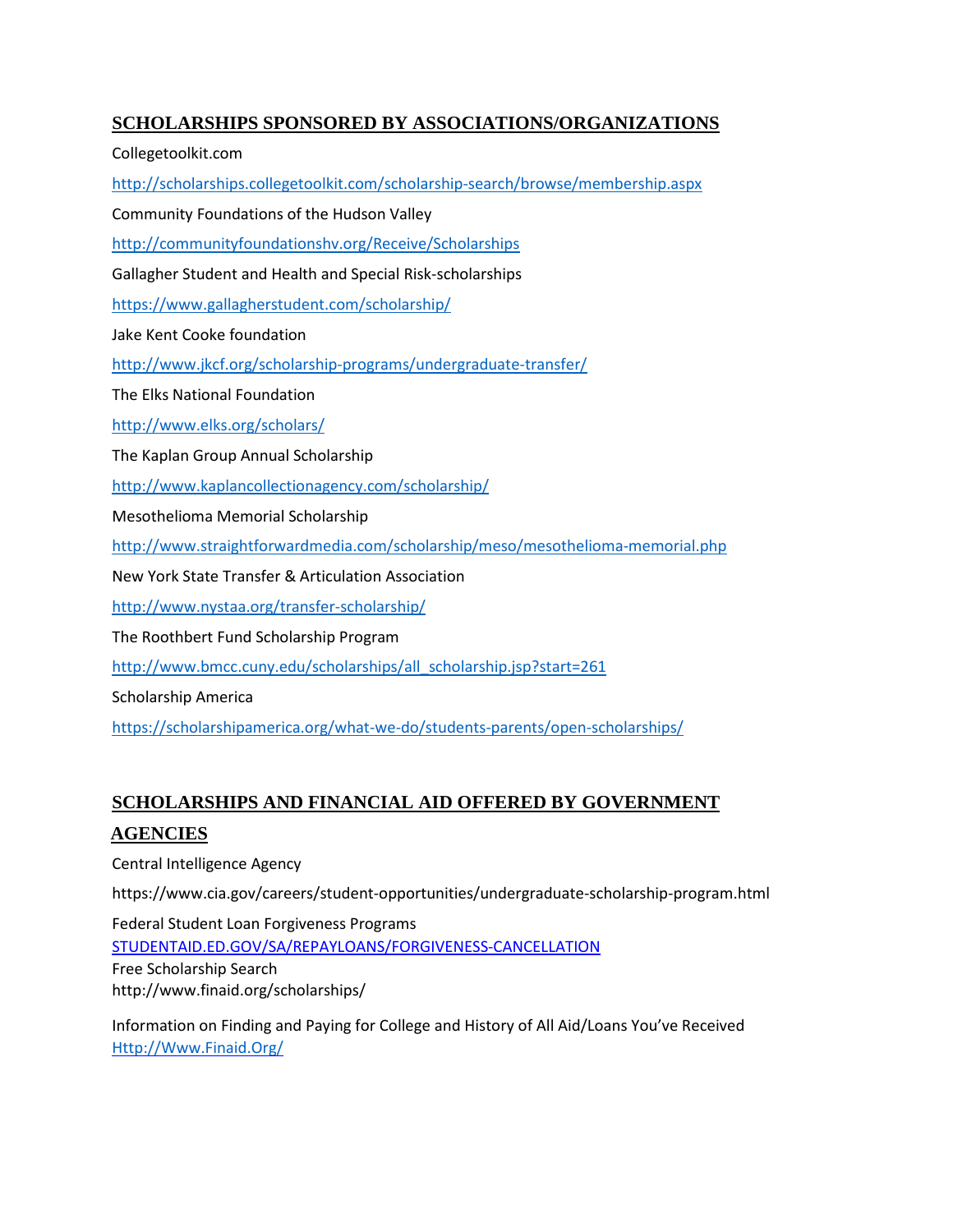U.S Air Force [Https://Www.Afrotc.Com/Scholarships](https://www.afrotc.com/scholarships)  U.S Army https://www.goarmy.com/rotc/scholarships.html U.S Department Of Health & Human Services [Http://Nhsc.Hrsa.Gov/Scholarships/Index.Html](http://nhsc.hrsa.gov/scholarships/index.html) 

#### **MERIT-BASED SCHOLARSHIPS**

Jake Kent Cooke Foundation <http://www.jkcf.org/scholarship-programs/undergraduate-transfer/> The Kaplan Group Annual Scholarship <http://www.kaplancollectionagency.com/scholarship/> National Merit Scholarship Corporation <http://www.nationalmerit.org/s/1758/start.aspx?gid=2&pgid=61> PHI Theta Kappa Honor Society <http://www.ptk.org/scholarships.aspx> TAU Sigma National Honor Society <http://www.tausigmanhs.org/index.cfm/scholarships/>

#### **SCHOLARSHIPS FOR INTERNATIONAL STUDENTS**

American Helicopter Society (AHS) International <http://www.vtol.org/awards-and-contests/ahs-international-awards> Global English Editing Scholarship <https://geediting.com/about/scholarship-program/> Iefa: International transfer students <http://www.iefa.org/scholarships>

#### **SCHOLARSHIPS FOR STUDENTS WITH DISABILITIES**

American Foundation for the Blind

<https://www.afb.org/info/afb-2015-scholarship-application/5>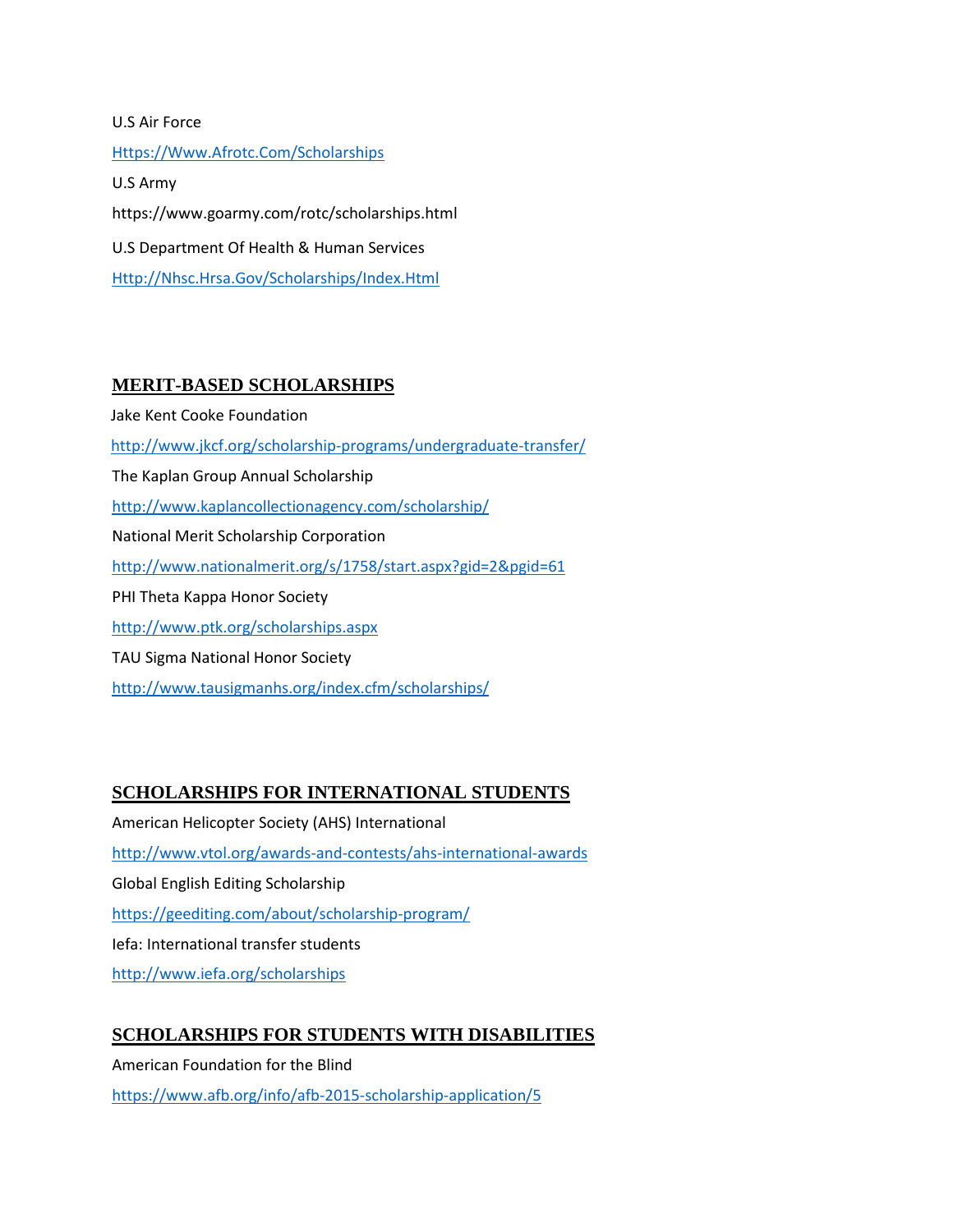#### Affordable Colleges

[http://www.affordablecollegesonline.org/college-resource-center/affordable-colleges-for-students](http://www.affordablecollegesonline.org/college-resource-center/affordable-colleges-for-students-with-disabilities/)[with-disabilities/](http://www.affordablecollegesonline.org/college-resource-center/affordable-colleges-for-students-with-disabilities/) Anne Ford and Allegra Ford Thomas Learning Disabilities Scholarships <http://www.ncld.org/scholarships-and-awards/> Collegescholarships.com <http://www.collegescholarships.com/types/disability-scholarships> Diabetes Scholars Foundation <http://diabetesscholars.org/> Disability Scholarships.us <http://www.disabilityscholarships.us/category/disability-scholarships/> Karman Healthcare Mobility Scholarship <http://www.karmanhealthcare.com/scholarships/> Michael Yasick ADHD Scholarship <http://www.shireadhdscholarship.com/US/defaultcomingsoon.aspx> National Stuttering Association Scholarship <http://www.westutter.org/annual-conference/scholarship-information/>

# **FINANCIAL NEED BASED SCHOLARSHIPS**

Families of Freedom Scholarship Fund <http://www.familiesoffreedom.org/index.php>

#### **\*LINKS TO SCHOLARSHIPS FOR STUDENTS WITH DIVERSE BACKGROUNDS**

A Better Chance <http://www.abetterchance.org/abetterchance.aspx?pgID=1098> Accredited Schools Online scholarships <http://www.accreditedschoolsonline.org/resources/college-scholarships-for-minority-students/> American Indian College Fund <http://www.collegefund.org/content/scholarships> American Indian Education Fund http://collegefund.org/student-resources/scholarships/scholarship-programs/ Asian & Pacific Islander American Scholarship Fund

<http://www.apiasf.org/scholarships.html>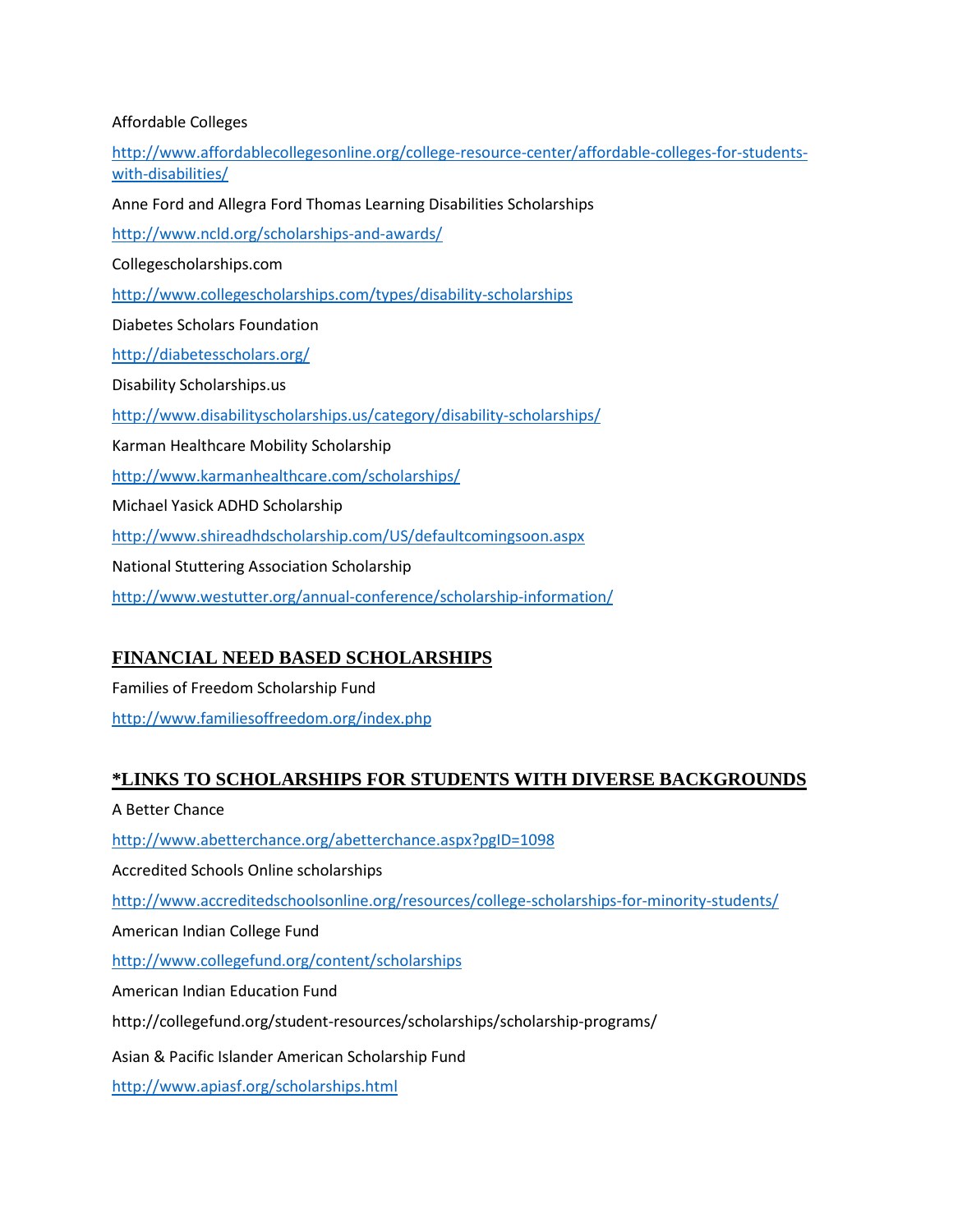Collegescholarships.com <http://www.collegescholarships.com/types/minority-scholarships> Daughters of the American Revolution Scholarships <http://www.dar.org/national-society/scholarships> Hispanic Scholarship Fund <http://hsf.net/en/scholarships/> Immigrant Families Scholarship from Western Union [http://foundation.westernunion.com/education\\_programs.html](http://foundation.westernunion.com/education_programs.html) Latin American Education Foundation <http://www.laef.org/index.php?s=7566> The National Italian American Foundation <https://www.niaf.org/programs/scholarships/> National Society of Black Engineers <http://www.nsbe.org/Programs/Scholarships.aspx#.VaAtRPlVhHw> Society of Hispanic Professional Engineers http://scholarships.shpe.org/ Ron Brown Scholar Program <https://www.ronbrown.org/section/apply/rbsp-application> United Negro College fund <http://www.uncf.org/scholarships>

#### **SCHOLARSHIPS FOR WOMEN**

American Association of University Women <http://www.aauw.org/what-we-do/educational-funding-and-awards/> American Geosciences Institute <http://www.americangeosciences.org/scholarships/> Collegescholarships.com <http://www.collegescholarships.com/types/scholarships-for-women> The Educational Foundation for Women in Accounting <http://efwa.org/scholarships.php> Jeannette Rankin Women's Scholarship Fund <http://www.rankinfoundation.org/> The International Society of women Airline Pilots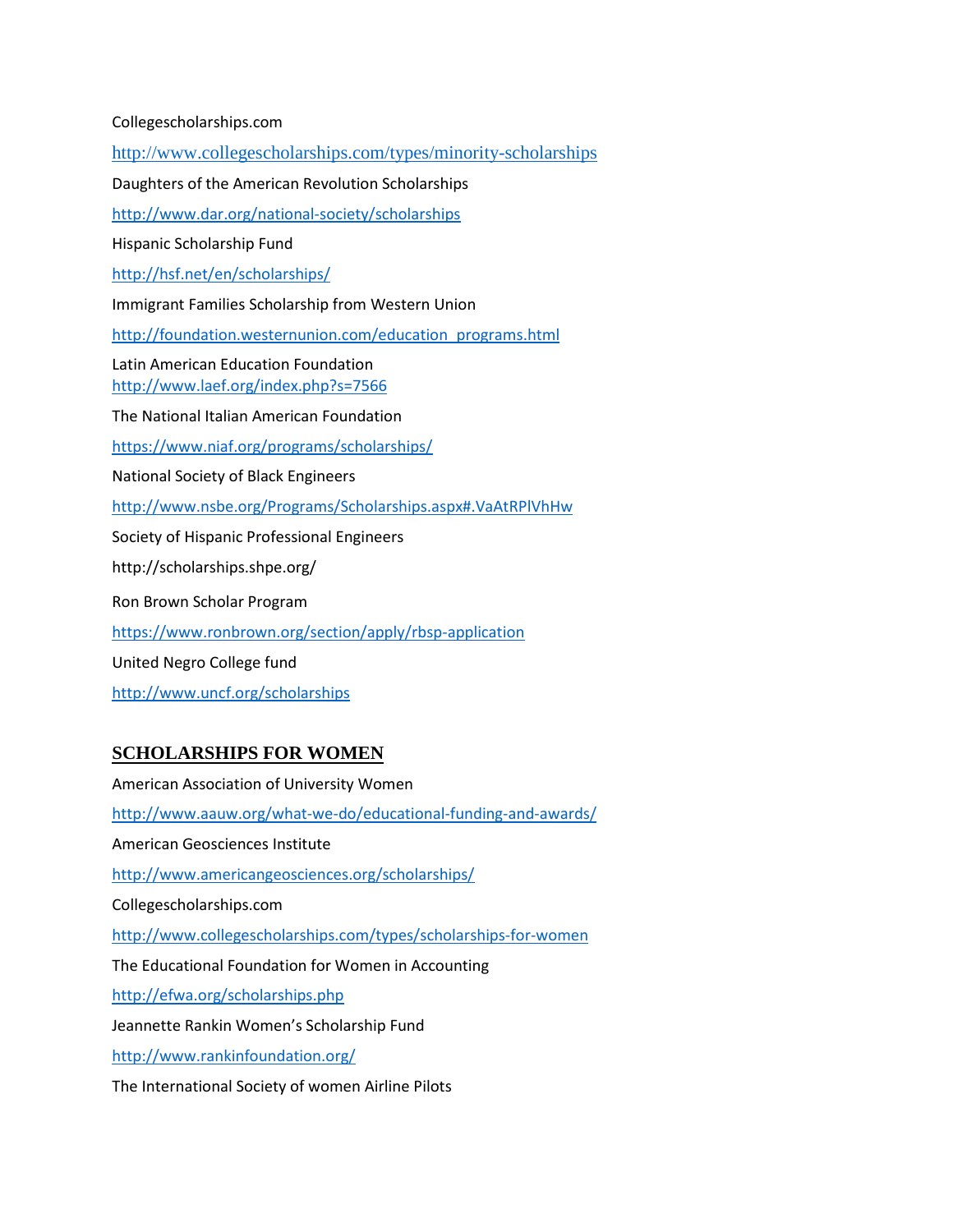[http://www.iswap.org/content.aspx?page\\_id=22&club\\_id=658242&module\\_id=69813](http://www.iswap.org/content.aspx?page_id=22&club_id=658242&module_id=69813) Immigrant Families Scholarship from Western Union [http://foundation.westernunion.com/education\\_programs.html](http://foundation.westernunion.com/education_programs.html) NAPS National Scholarship <http://www.napsintl.com/national-scholarship/> The Ninety-Nines, Inc. <http://www.ninety-nines.org/scholarships.htm> Patsy Takemoto Mink Education Foundation (must be a mother) <http://www.patsyminkfoundation.org/edsupport.html> Scholarships for Women <http://www.scholarshipsforwomen.net/> Sallie Mae [https://www.salliemae.com/plan-for-college/scholarships/scholarships-for-women-and-single](https://www.salliemae.com/plan-for-college/scholarships/scholarships-for-women-and-single-mothers/)[mothers/](https://www.salliemae.com/plan-for-college/scholarships/scholarships-for-women-and-single-mothers/) The Sunflower Initiative https://www.thesunflowerinitiative.com/scholarship/ Society of Women Engineers <http://societyofwomenengineers.swe.org/scholarships> Truth in Aging National Scholarship <https://www.truthinaging.com/national-scholarship> Unhinge Hardware National Scholarship <http://unhingehardware.com/national-scholarship/>

# **HEALTH CARE SCHOLARSHIPS**

American Association of Colleges of Nursing Scholarship <http://www.aacnnursing.org/LinkClick.aspx?fileticket=CmntDakuz5c%3d&portalid=42> Nursing Almanac RN-BSN Scholarship <https://www.nursingschoolsalmanac.com/articles/2018-rn-bsn-scholarship> American Society of Safety Engineers <http://www.asse.org/foundation/scholarships/> Compus RN

[http://www.campusrn.com/network/scholarship\\_program](http://www.campusrn.com/network/scholarship_program)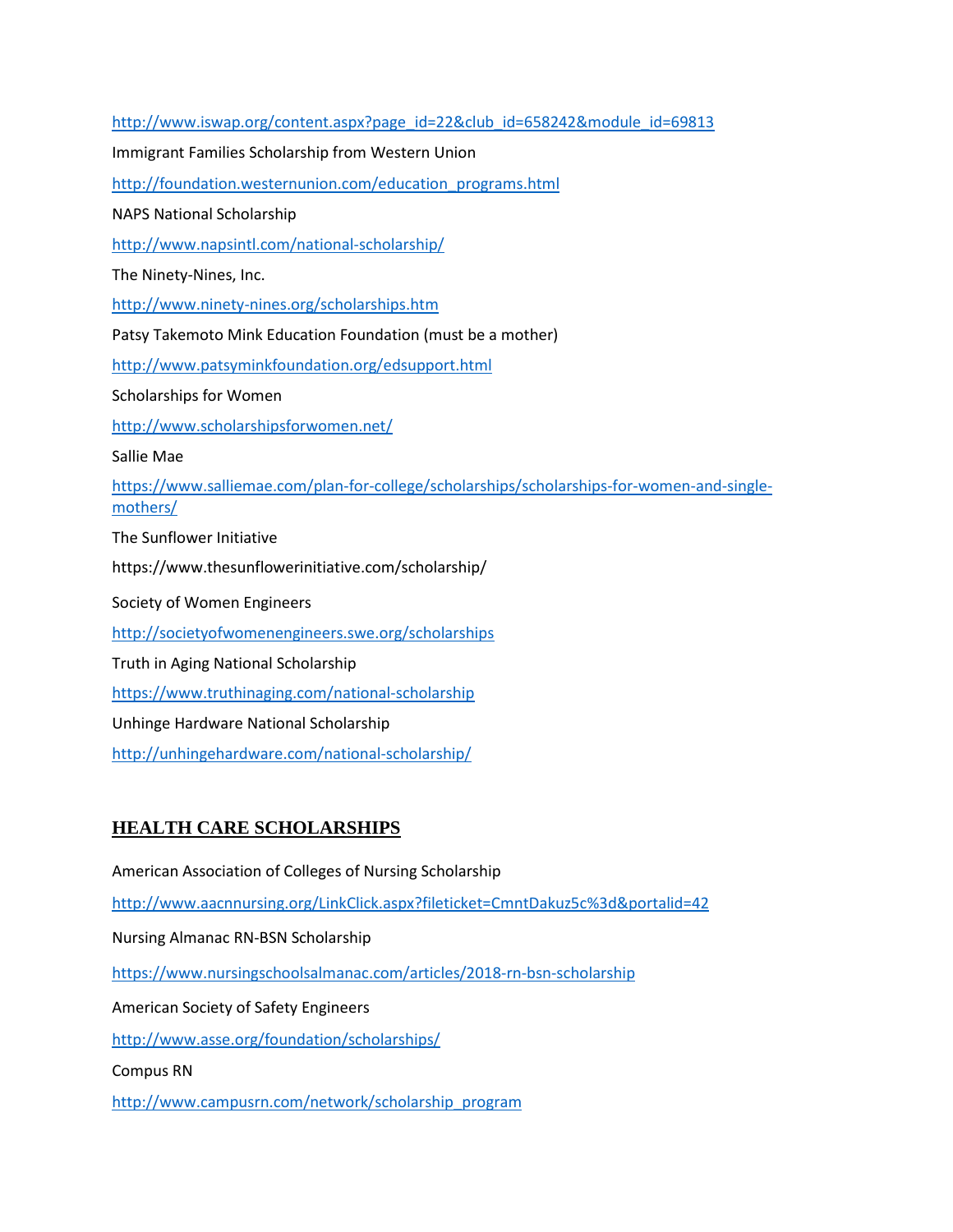Daughters of the American Revolution Scholarships

<http://www.dar.org/national-society/scholarships>

The DermMedica Scholarship

<http://www.dermmedica.ca/scholarship/>

Elks National Foundation

<http://www.elks.org/scholars/scholarships/MedicalSchoolScholarship.cfm>

Gallagher Student and Health and Special Risk-scholarships

<https://www.gallagherstudent.com/scholarship/>

Sallie Mae

<https://www.salliemae.com/plan-for-college/scholarships/minority-scholarships/>

United States Institute of Peace (doctoral path)

https://www.usip.org/grants-fellowships/jennings-randolph-peace-scholarship-dissertationprogram/peace-scholar-applicati-0

#### **AVIATION SCHOLARSHIPS**

Aircraft Owners & Pilots Association <http://www.aopa.org/Pilot-Resources/Learn-to-Fly/aviation-scholarships.aspx> Airport Council International <http://www.aci-na.org/content/aci-na-scholarships> American Helicopter Society (AHS) International <http://www.vtol.org/awards-and-contests/ahs-international-awards> ATCA Scholarship Fund <http://www.atca.org/scholarship> Epic Flight Academy <https://epicaviation.wordpress.com/tag/pilot-training-scholarships-and-pilot-grants/> The International Society of Women Airline Pilots [http://www.iswap.org/content.aspx?page\\_id=22&club\\_id=658242&module\\_id=69813](http://www.iswap.org/content.aspx?page_id=22&club_id=658242&module_id=69813) Michigan Association of Airport Executives [http://www.michairports.org/index.php?pr=Scholarship\\_Opportunities](http://www.michairports.org/index.php?pr=Scholarship_Opportunities) National Gay Pilots Association [http://www.ngpa.org/content.aspx?page\\_id=22&club\\_id=189069&module\\_id=134881](http://www.ngpa.org/content.aspx?page_id=22&club_id=189069&module_id=134881) NARA Scholarship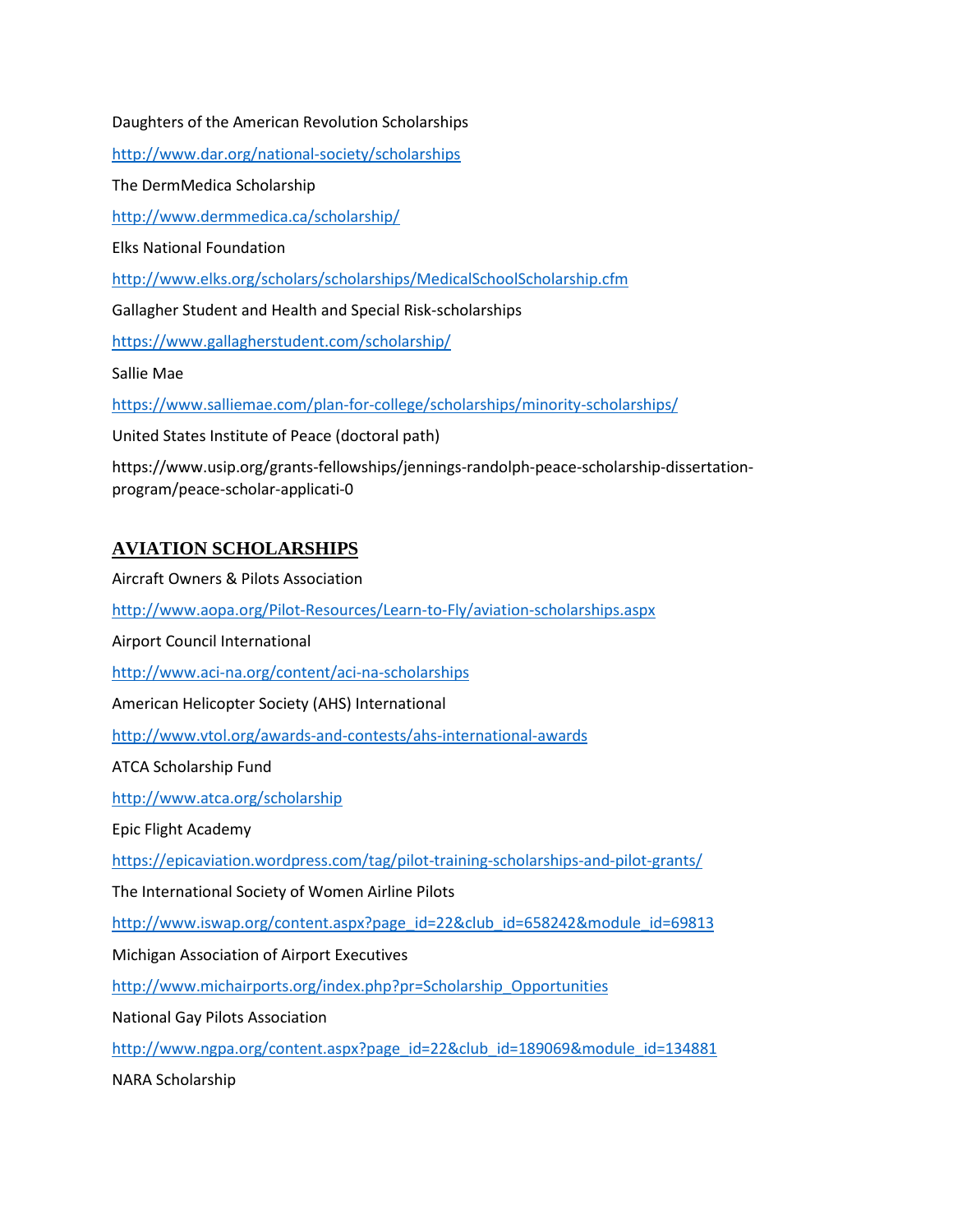<https://www.naraaircraft.com/scholarship> The Ninety-Nines, Inc. (for women) <http://www.ninety-nines.org/scholarships.htm>

### **ENGINEERING SCOLARSHIPS**

American Society of Safety Engineers http://foundation.asse.org/scholarships-and-grants/#collapseOne Daughters of the American Revolution Scholarships <http://www.dar.org/national-society/scholarships> Engineering Education Service Center <http://www.engineeringedu.com/scholarships.php> Florida Engineering Society <http://www.fleng.org/scholarships.cfm> Great Minds in STEM: <http://www.greatmindsinstem.org/college/henaac-scholarship-application-guidelines> National Society of Black Engineers <http://www.nsbe.org/Programs/Scholarships.aspx#.VaAtRPlVhHw> National Defense Science & Engineering Graduate Fellowship <https://ndseg.asee.org/> Society of Women Engineers <http://societyofwomenengineers.swe.org/scholarships> Society of Hispanic Professional Engineers <http://shpe.org/scholarships> The StraightForward Media <http://www.straightforwardmedia.com/scholarship/engineering/index.php>

# **SCIENCE SCHOLARSHIPS**

American Geosciences Institute (for women)

<http://www.americangeosciences.org/scholarships/>

Great Minds in STEM

<http://www.greatmindsinstem.org/college/henaac-scholarship-application-guidelines>

Thermo Fisher Scientific Antibody Scholarship Program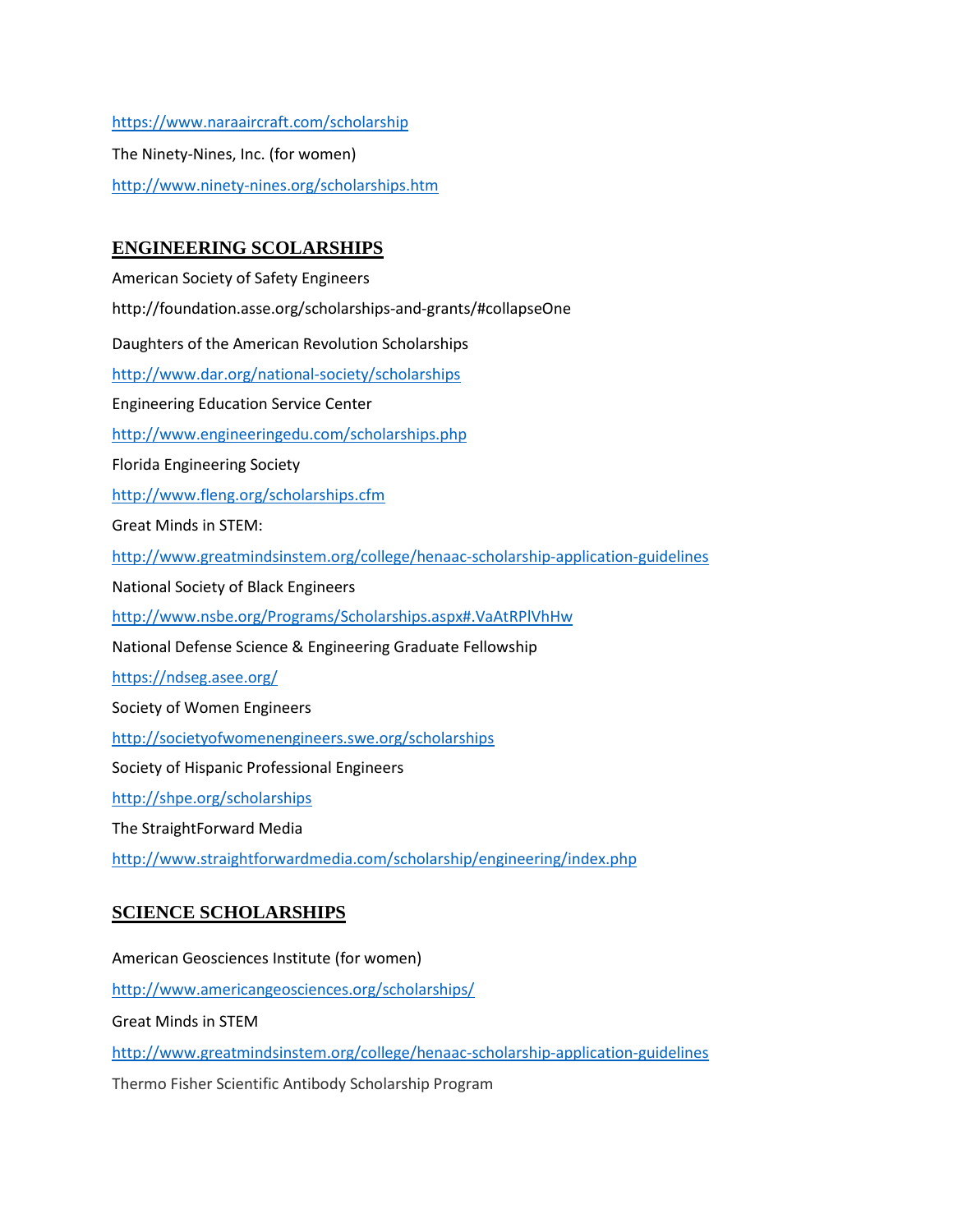#### <http://www.pierce-antibodies.com/PierceScholarship/>

## **LAW SCHOLARSHIPS**

The Virginia Beach Defense Group Future Resources Scholarship https://criminallawsvirginia.com/2017-virginia-beach-defense-group-future-resources-scholarship/ The Michael Kiely Strong Roots Scholarship http://virginiacriminallawyernow.com/2017-nicholas-braswell-strong-roots-scholarship/ The Zeiger Firm <http://brianzeiger.com/scholarship/>

### **MILITARY, VETERANS AND DEPENDENTS**

CIA

https://www.cia.gov/careers/student-opportunities/undergraduate-scholarship-program.html Collegescholarships.com <http://www.collegescholarships.com/types/military-scholarships> Fastweb <http://www.fastweb.com/college-scholarships> military.com <http://offers.military.com/v/scholarships/flow/> National Military Family Association <http://www.militaryfamily.org/spouses-scholarships/> U.S Air Force <https://www.afrotc.com/scholarships> U.S Army <http://www.goarmy.com/benefits/education-benefits/post-graduate-scholarships.html> U.S Department of Health & Human Services <http://nhsc.hrsa.gov/scholarships/index.html>

# **LGBT COMMUNITY**

Human Rights Campaign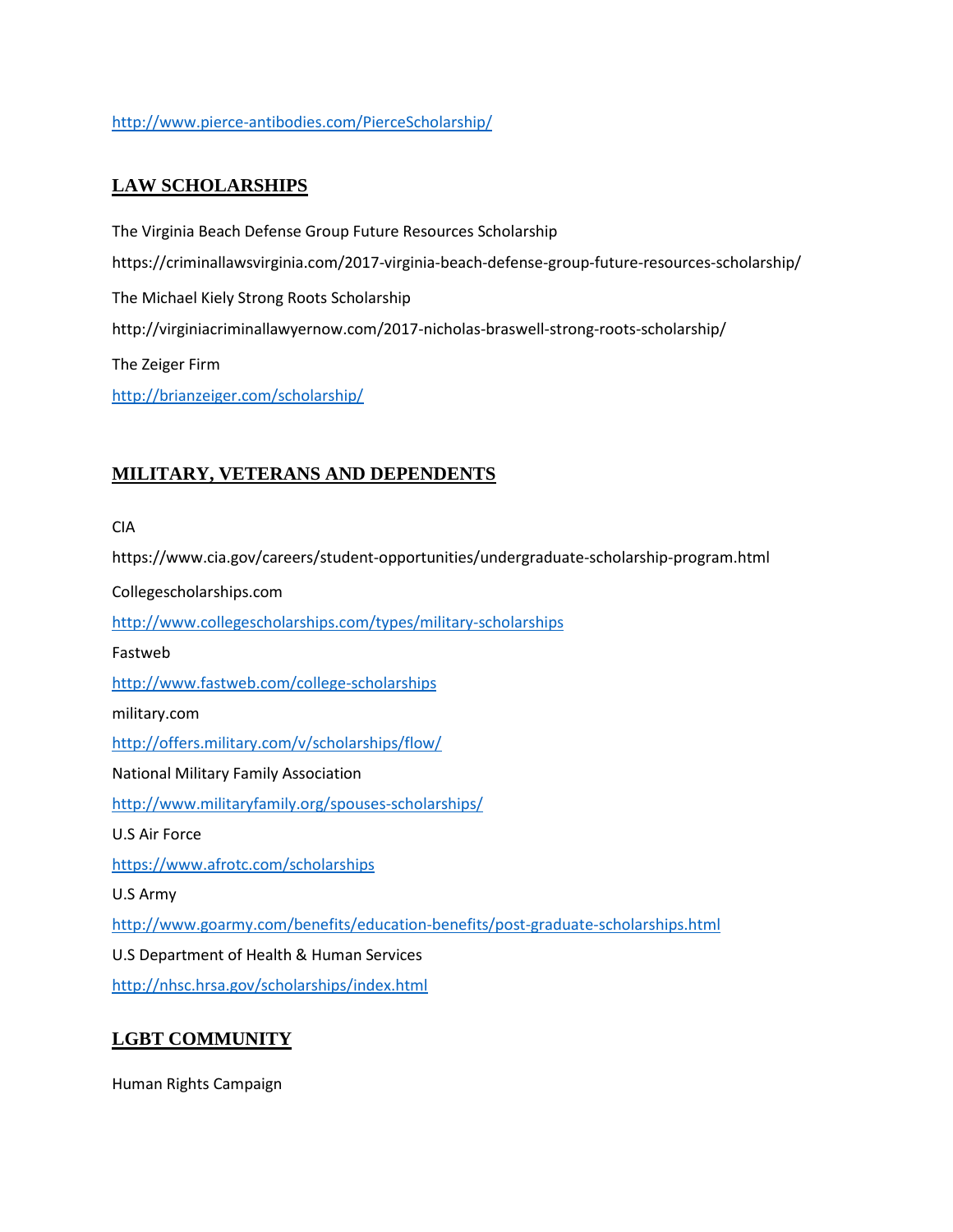https://www.hrc.org/blog/building-lgbtq-visibility-leadership-atts-live-proud-on-campusscholarshi[pe](http://www.hrc.org/resources/scholarship-database) National Gay Pilots Association [http://www.ngpa.org/content.aspx?page\\_id=22&club\\_id=189069&module\\_id=134881](http://www.ngpa.org/content.aspx?page_id=22&club_id=189069&module_id=134881)

# **STUDENT ATHLETE SCHOLARSHIPS**

Baseball Specific Scholarships <http://www.collegescholarships.com/types/sport-scholarships/baseball-scholarships> collegetollkit.com <http://scholarships.collegetoolkit.com/scholarship-search/browse/sport.aspx> NCAA National Collegiate Athletic Association http://www.ncaa.org/about/resources/ncaa-scholarships-and-grants NAIA National Association of Intercollegiate Athletics http://www.naia.org/Search.dbml NJCAA National Junior College Athletic Association http://www.naia.org/Search.dbml

# **RELIGIOUS SCHOLARSHIPS**

Collegescholarships.com:

<http://www.collegescholarships.com/types/religion-scholarships>

collegetoolkit.com:

<http://scholarships.collegetoolkit.com/scholarship-search/browse/religion.aspx>

# **GENERAL SITES WITH MANY SCHOLARSHIP LINKS**

BestColleges.com

<http://www.bestcolleges.com/financial-aid/#database-section>

Cappex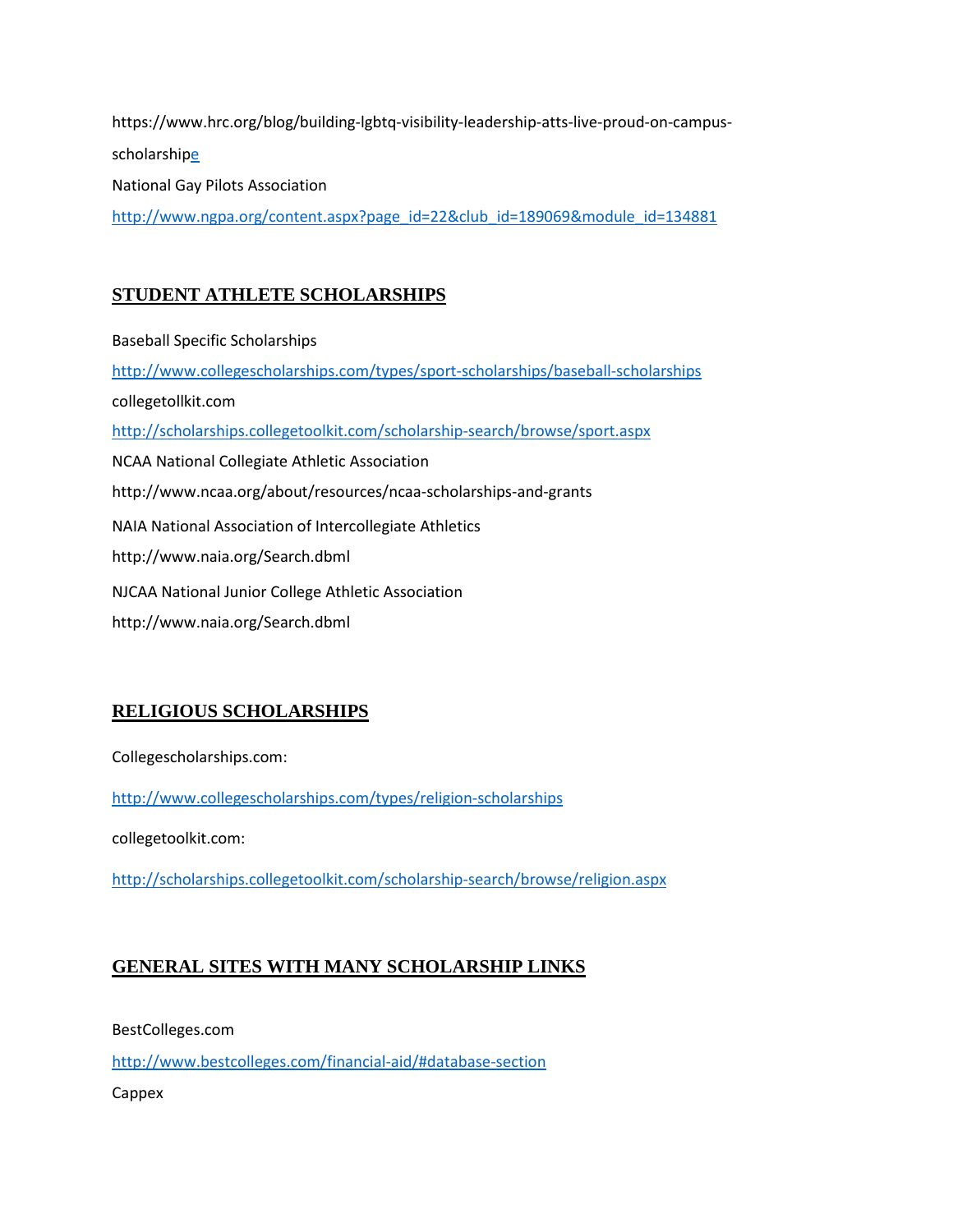<https://www.cappex.com/scholarships/>

ChameleonJohn

<http://www.chameleonjohn.com/scholarship>

Chegg

<http://www.chegg.com/scholarships>

College Board's Scholarship Search:

<https://bigfuture.collegeboard.org/scholarship-search>

Collegescholarships.com

<http://www.collegescholarships.com/>

Collegetoolkit.com

<http://scholarships.collegetoolkit.com/scholarship/main.aspx>

CollegeNet

<http://www.collegenet.com/mach25/app>

Studentscholarships.org

<https://www.studentscholarships.org/>

Pagez.net

<http://www.pagesz.net/scholarshipcontest/>

#### **COMPANIES/BUSINESSES (MISCELLANEOUS)**

ABODO - I Heart My School Scholarship <http://www.abodo.com/scholarship> Apartment List Scholarship <https://www.apartmentlist.com/scholarship> AT&T Internet and Education Scholarship <http://www.attsavings.com/scholarship> Coca-Cola Scholars Foundation <http://www.coca-colascholarsfoundation.org/applicants/>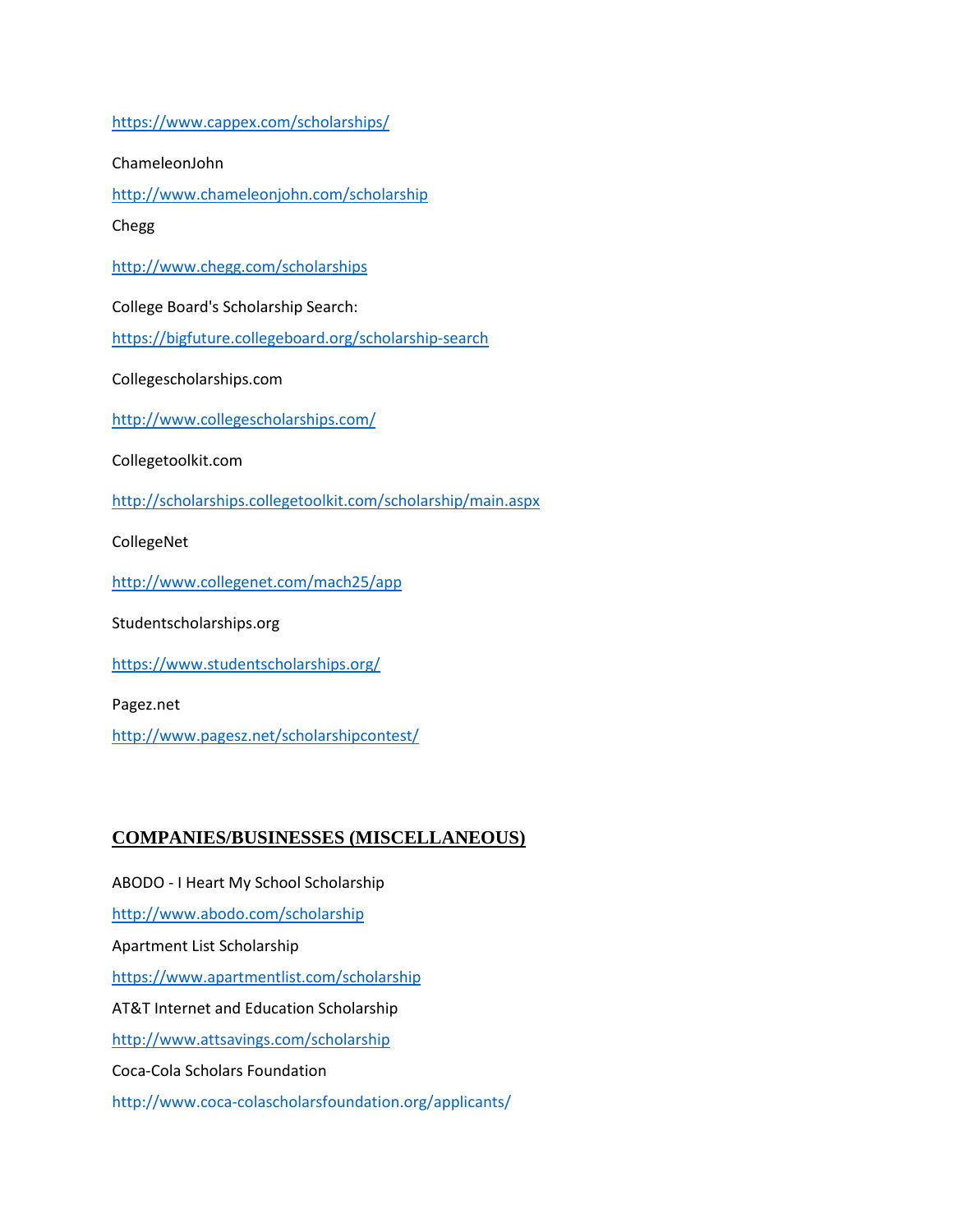#### Compare Cards Scholarship

<http://www.comparecards.com/education/scholarship-award>

College Moving Scholarship (for a student moving out of state for college)

<http://www.imove.com/scholarship>

Diet Spotlight Scholarship

<http://www.dietspotlight.com/scholarship/>

EDvestinU-Nonprofit student Loan Lending & Refinancing

<https://www.edvestinu.com/scholarship.asp>

Federated Garden Clubs of NY State Scholarship

<http://www.fgcnys.com/application.html>

Global English Editing Scholarship

<https://geediting.com/about/scholarship-program/>

Goedeker's General College Book Scholarship

<http://www.goedekers.com/college-scholarship>

Haka Tours Scholarship

<http://hakatours.com/scholarship>

Headset Plus Scholarship

[http://headsetplus.com/newsdesk95/newsdesk\\_info.html](http://headsetplus.com/newsdesk95/newsdesk_info.html)

Honolulu HI 5 Dream Home Scholarship

<http://www.honoluluhi5.com/blog/dream-home-scholarship/>

Look Twice, Save A Life Scholarship

<http://www.insuranceproviders.com/look-twice-save-a-life-scholarship>

Moxie Customer Service Scholarship

<http://moxiepestaz.com/moxie-scholarship/>

MyApartmentMap

[http://www.myapartmentmap.com/housing\\_scholarship.php](http://www.myapartmentmap.com/housing_scholarship.php) 

NFC Performance - Guiding Light Scholarship

<http://www.nfcperformance.com/guiding-light-scholarship>

PensXpress Scholarship

<http://www.pensxpress.com/scholarships.html>

Silver Cross Ability Achievement Scholarship

<http://www.silvercross.com/scholarship.html>